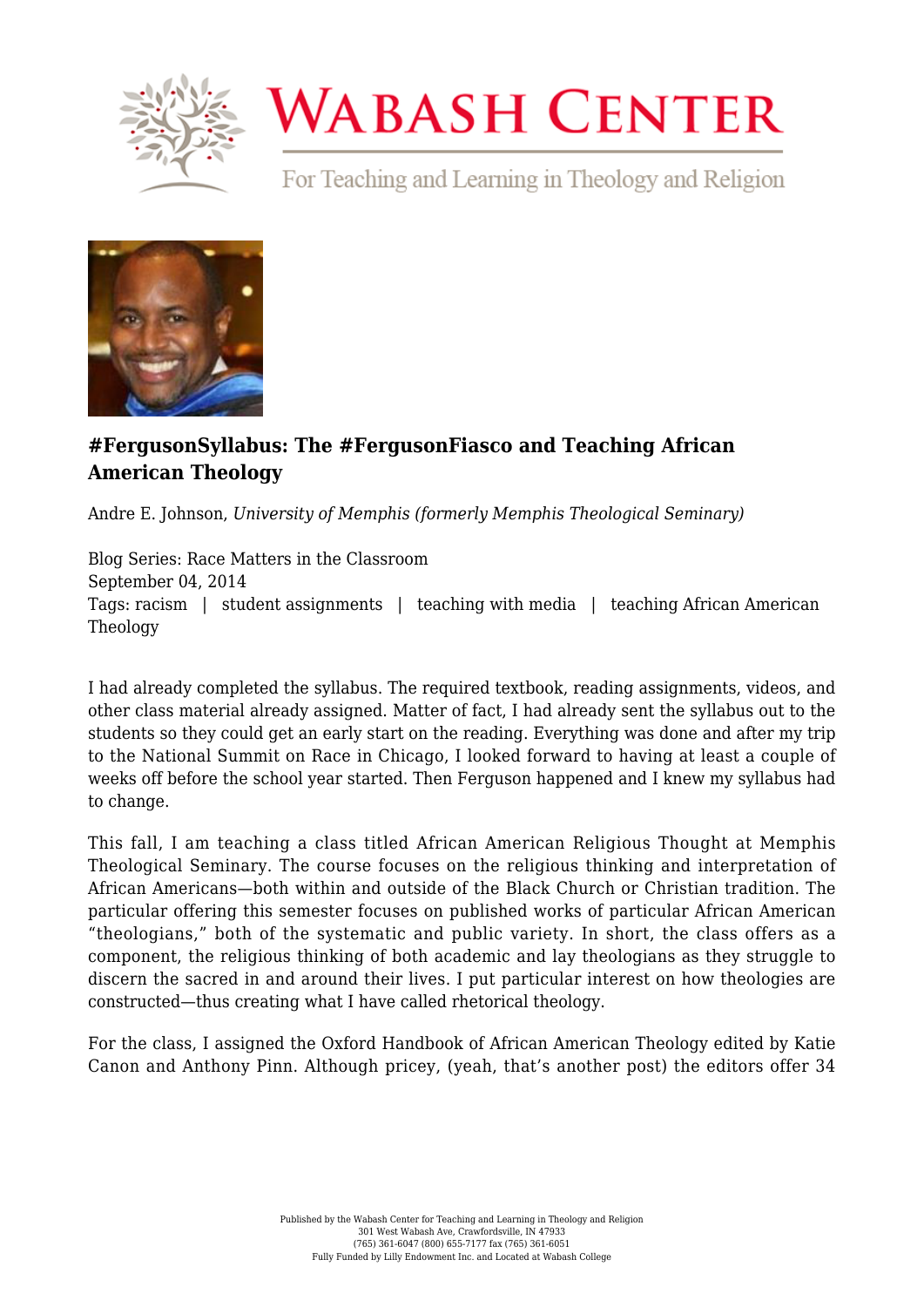chapters—divided into 5 sections. Also, what is a huge bonus is that at the end of each chapter, the editors offer a "selected texts" section that lists books for further reading upon the subject covered in the chapter. This is good because the bibliography covers all of the major works within African American theological thought.

With my text in hand, all I needed to do was to create the assignments. I decided that since we meet only on the first Friday of each month during the semester (September-December from 9-5pm), each meeting, except the first, students would complete an assigned reading and offer a review and reflection that the student will present to the class. In addition, students will also select one book from the "selected texts" and submit a book review and reflection.

Believing that theology is contextual and must engage the public, I also added a blogging component to the class. I expect students to make at least sixteen (16) comments on any blog post on the [Rhetoric Race and Religion blog](http://rhetoricraceandreligion.blogspot.com/) throughout the semester. Students of course are encourage to write blog posts for publication, but do not have to submit posts. However, I do expect students to engage on posts, make substantive comments, and offer theological insights on their own. For the final, the student would write a theological reflection on any subject.



However, I added just one more component—all of the reviews and reflections must now focus on what I have called ["The Ferguson Fiasco."](http://rhetoricraceandreligion.blogspot.com/p/the-murder-of-michaelbrown-reader.html) The issues and problems in Ferguson are reminiscent of the issues and problems in the late 1960's when, according to Canon and Pinn, "ministers and academics took a public stand against injustice and demanded a re-visioning of life in the United States that took seriously the humanity of African Americans" (1). Back then, for many African Americans, the prevailing theology of the day did not speak for or to them. Today, many are asking for a theological response to the unrest and tensions in Ferguson. With this class, I hope to move it from a merely academic pursuit of theological inquiry and place student reflection within a context that begs for a theological response.  $\ln$  am looking forward to our class. I am looking forward to the discussions, the papers, reflections, and yes, even the disagreements. As I engage with students, I also look forward to being challenge by students